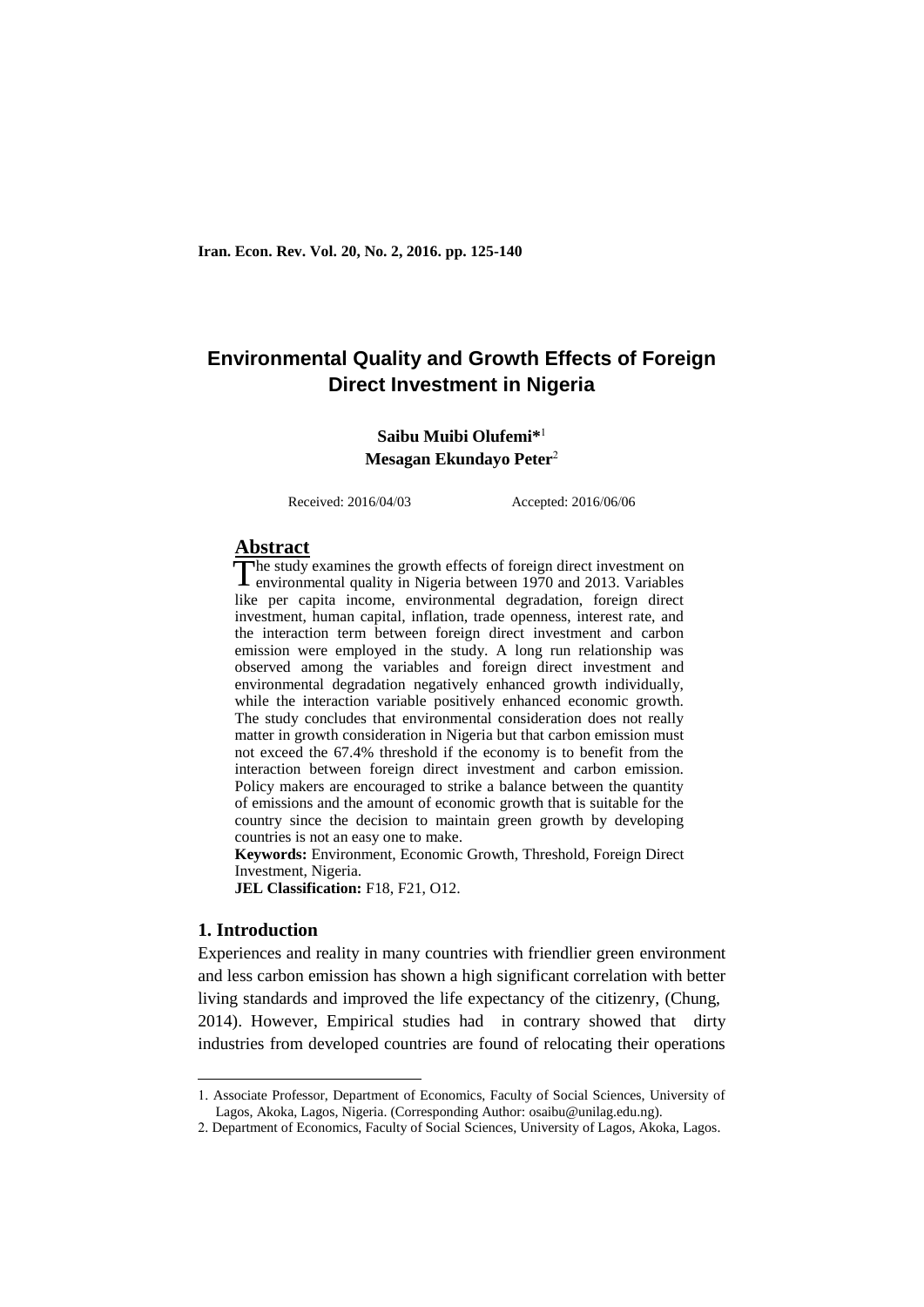to less developed economies where environmental laws are much relaxed in an attempt to circumvent strict environmental ideologies (Blomquist & Cave, 2008). In the 1990s, environmental laws were made very strict among most developed countries. Owing to these stringent environmental laws, research attention has therefore shifted more towards establishing pollution haven hypothesis (PHH) in different country and socioeconomic contexts. The PHH argues that environmental severity dissimilarities existing among advanced and less developed economies enable third world countries to specialize in the production of "dirty" goods. It thus implies that if the polluter haven hypothesis holds, developed nations will in the long run experience an increase in the importation of "dirty" goods from less developed countries, during the period of strict environmental laws (Blomquist & Cave, 2008).

A very important issue which emerged due to the recent trends in globalization is the issue of trade-environment competitiveness (Letchumanan & Kodama, 2000). In the thinking of the classical economists, free trade is expected to increase the migration of many carbon emitting industries from the developed world to less developed countries with weak environmental laws. It thus follows that the moves to bring restrictive trade practices into discussions at several bilateral and multilateral trade, business and environmental initiatives will damage further the world's environmental welfare and also polarizes the patterns of international trade and investment. Moreover, such trade restrictiveness can also inhibit the foreign direct investment (FDI) flow that is being increasingly relied upon by many developing countries for the acquisition and upgrading of their technology, thereby adversely affecting national technology development initiatives.

The quest to ensure technology transfer, from developed to developing countries, and also earn foreign exchange necessitates developing countries' efforts at opening up trading opportunities with several other nations. When inappropriate technologies are transferred via FDI or trade openness, environmental quality can become weakened. This means that foreign direct investment contributes significantly to the level of emission in an environment (Copeland & Taylor, 1994; 2004). In Nigeria, for instance, it has been affirmed that FDI inflows fuelled the level of carbon emission per capita (Eregha & Nwokoma, 2014). Opening up an economy to free trade has the potential to act as a catalyst to the level of carbon emission when environmental goods are consumed, and can also intensify the size of global trade that can in-turn deteriorate the quality of the environment. In the same vein, composition effect can make less developed economies to attract highly pollution-emitting plants, which more advanced economies are to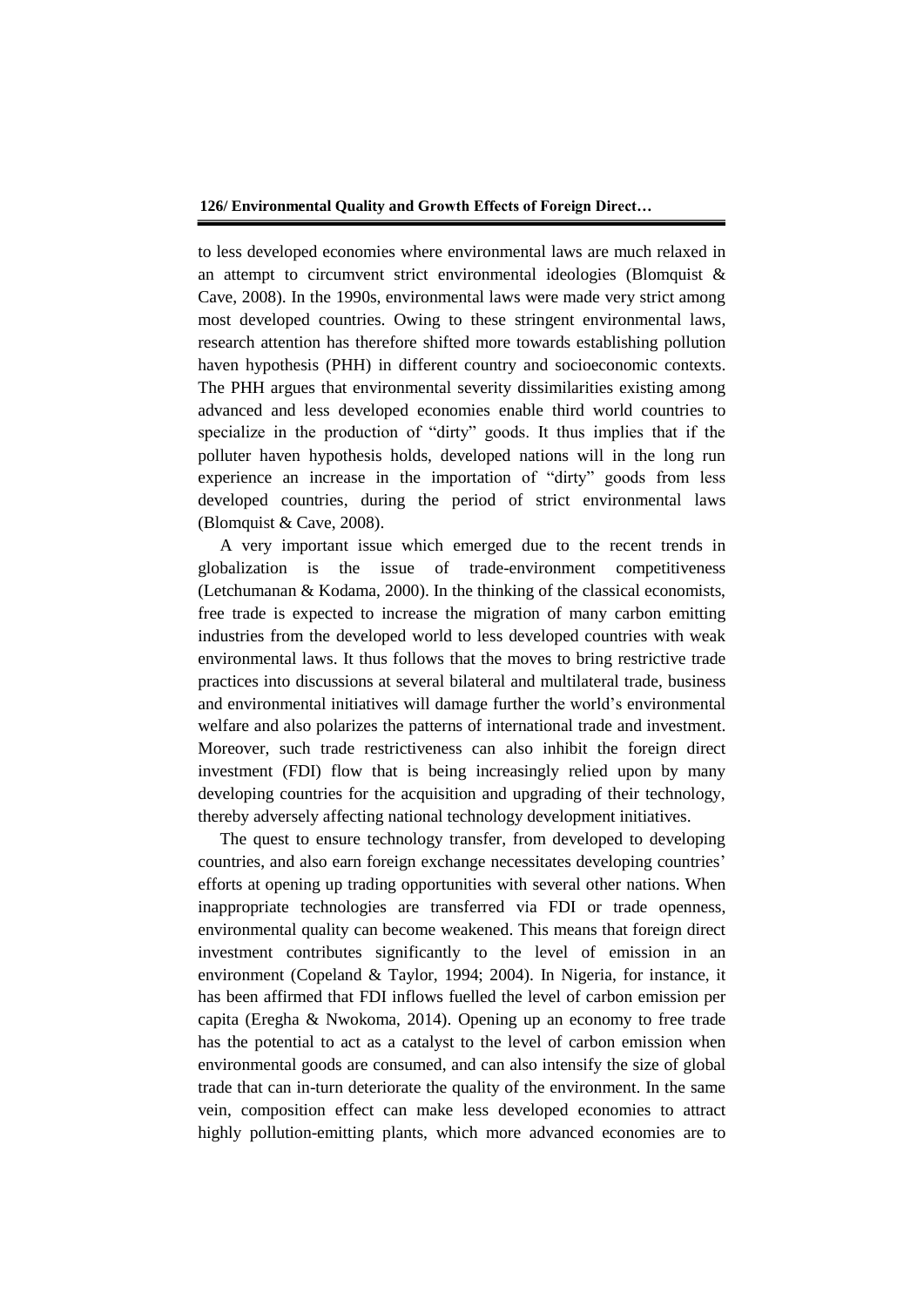avoid in a quest to attract foreign direct investment (Copeland & Taylor, 2004). Studies have shown that the level of income increases in a country, both land and air pollution tend to rise also (Isola & Mesagan, 2014).

This empirical study contributes to existing literature by analyzing the role of FDI in the nexus between environmental quality and economic growth. It also determines the relationship between FDI and economic growth while also analyzing the interaction between FDI and carbon emission with the aim of determining the effect this interaction has on economic growth. This is to fill a gap that previous studies such as Copeland and Taylor (1994), He (2006), Omojolaibi (2010), Saibu (2012), Eregha & Nwokoma (2014), & Ayadi (2014) overlooked in their studies. The study also goes further to calculate the threshold level of emission that will be acceptable in the economy to enable us determine the full impact of carbon emission on economic growth. This signifies a major contribution of the study to existing literature. The nexus between growth, environment and FDI stems from two perspectives: pollution haven hypothesis and the EKC (Blanco et al., 2013). The analysis is carried out using carbon dioxide emission from manufacturing industries and construction which form a large chunk of FDI inflow into Nigeria.

## **2. Literature Review**

#### **2.1 Theoretical Review**

There strands of theoretical studies that have been able to foreign direct investment to the level of environmental quality among countries of the world. It is believed that the entry of foreign direct investment into a country has some implications for the environment. Some of these theoretical studies include: the pollution haven hypothesis, race to the top theory, and race to the bottom theory (Gray, 2002; Greaker, 2007). The "Pollution Haven" hypothesis suggests that foreign investors will seek to locate their industries in other countries where operations will be cheaper in terms of cost and also in terms of weak environmental regulatory requirements. The pollution haven is of the opinion that high environmentally unfriendly industries in the North will relocate to the South to take advantage of weak environmental regulations, thereby leading to "polluter haven" in these developing countries (Chichinisky, 1994; Gray, 2002; Eskeland & Harrison, 2003; Cole, 2004; Greaker, 2007; Eregha & Nwokoma, 2014). It thus implies that human life and health care status of people in countries with lax environmental regulations will suffer greatly even as their economy witnesses improve growth in investment.

Another closely related theory to the pollution haven in focusing on the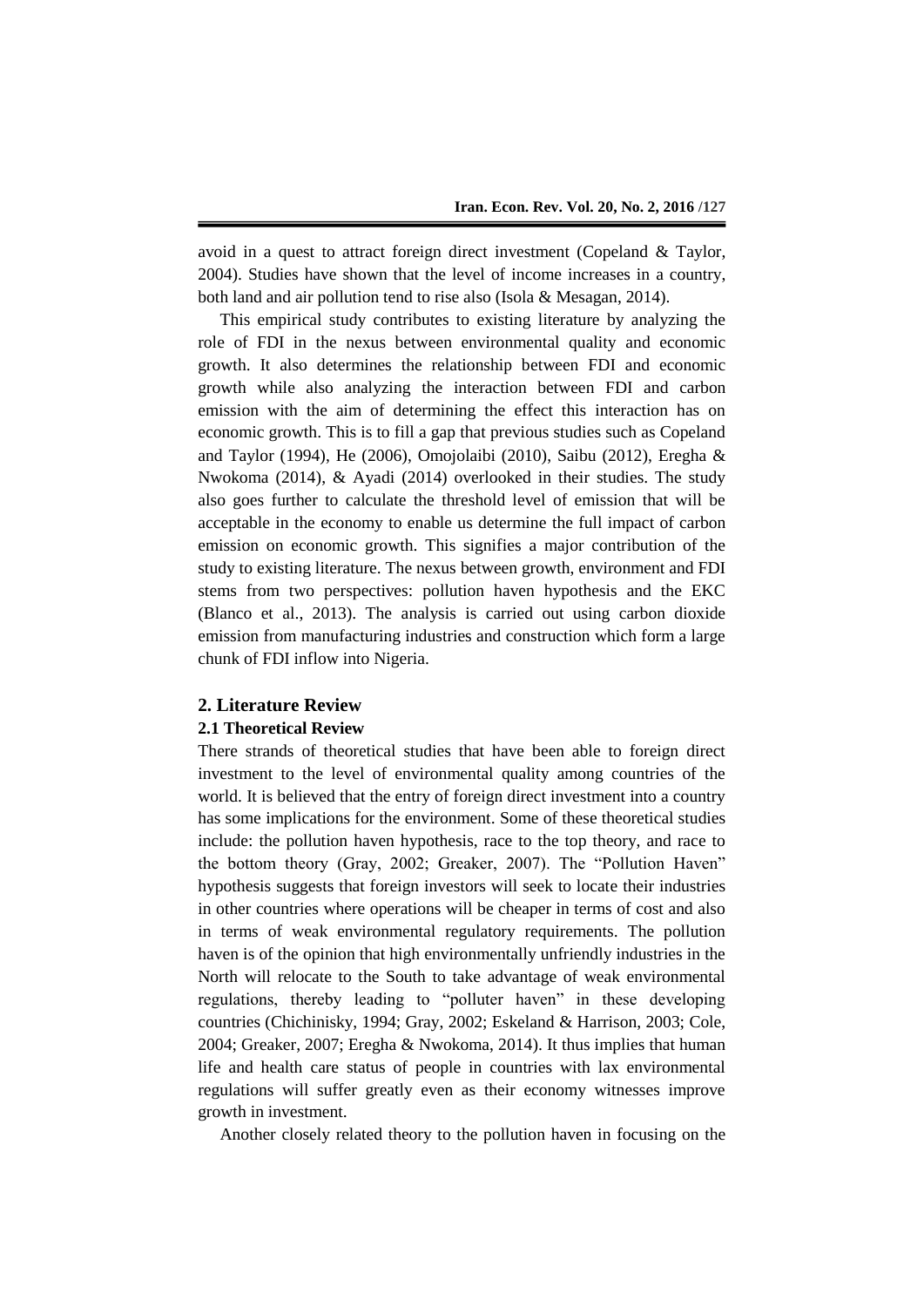role of foreign direct investment on the environment is the "Race to Bottom" theory. Race to the bottom theory suggests that government deliberately on their own steps down environmental standards in an attempt to attract foreign investment (Baumol & Oates, 1988; Gray, 2002; Greaker, 2007). It is believed that governments do this to promote growth at the early stage of their development and when the country becomes wealthy and financially stable, they can now step up their environmental standards and control emissions better. This is in synch with the proposition of the Environmental Kuznets Curve (EKC) that an inverted U-shape relation exists between environmental degradation and economic growth (Dasgupta et. al, 2002; with pollution or other forms of degradation and emission rising in the early stages of economic development and falling in the later stages as per capita income rises. The other contrary theoretical argument against Pollution Haven and Race to the Bottom is the "Race to the Top" theory which states that governments do not have to lower their environmental standards to attract foreign direct investment. As postulated under the Porter Hypothesis, stronger environmental regulations can promote competition in the market place to foster high innovation and efficiency thereby attracting investors, both local and foreign. This is also known as the "Pollution Halo" theory (Gray, 2002; Copeland & Taylor, 2004).

#### **2.2 Empirical Review**

In economic literature, there are plethora of studies on foreign direct investment and the environment. Some of these studies such as Crocker (1966), Baumol (1971), Eskeland and Harrison (2003) focused on the environment. Several other studies like Panayotou (1993), Arrow *et al* (1995), Stern *et al* (1996), Alstine & Neumayer (2009), Kearsley & Riddel (2010) focused on the relationship between economic growth and environmental degradation. In a study conducted by Panayotou (1993), it was suggested that a U-shaped relationship exists between environmental degradation and economic growth or per-capita income. This is what has been termed in literature as environmental Kuznets curve (EKC). He (2006), Chung (2014), & Neequaye and Oladi (2015) focused on foreign direct investment and the environment.

Letchumanan and Kodama (2000) focused on how to reconcile the conflict between the PHH and the trajectory of international transfer of technology. It affirmed that various developing countries of the south have heavily relied on technology transfer in the form of FDI from developed countries at the centre as a primary means for boosting their technological base. They observed that the challenge posed by the recent increase in global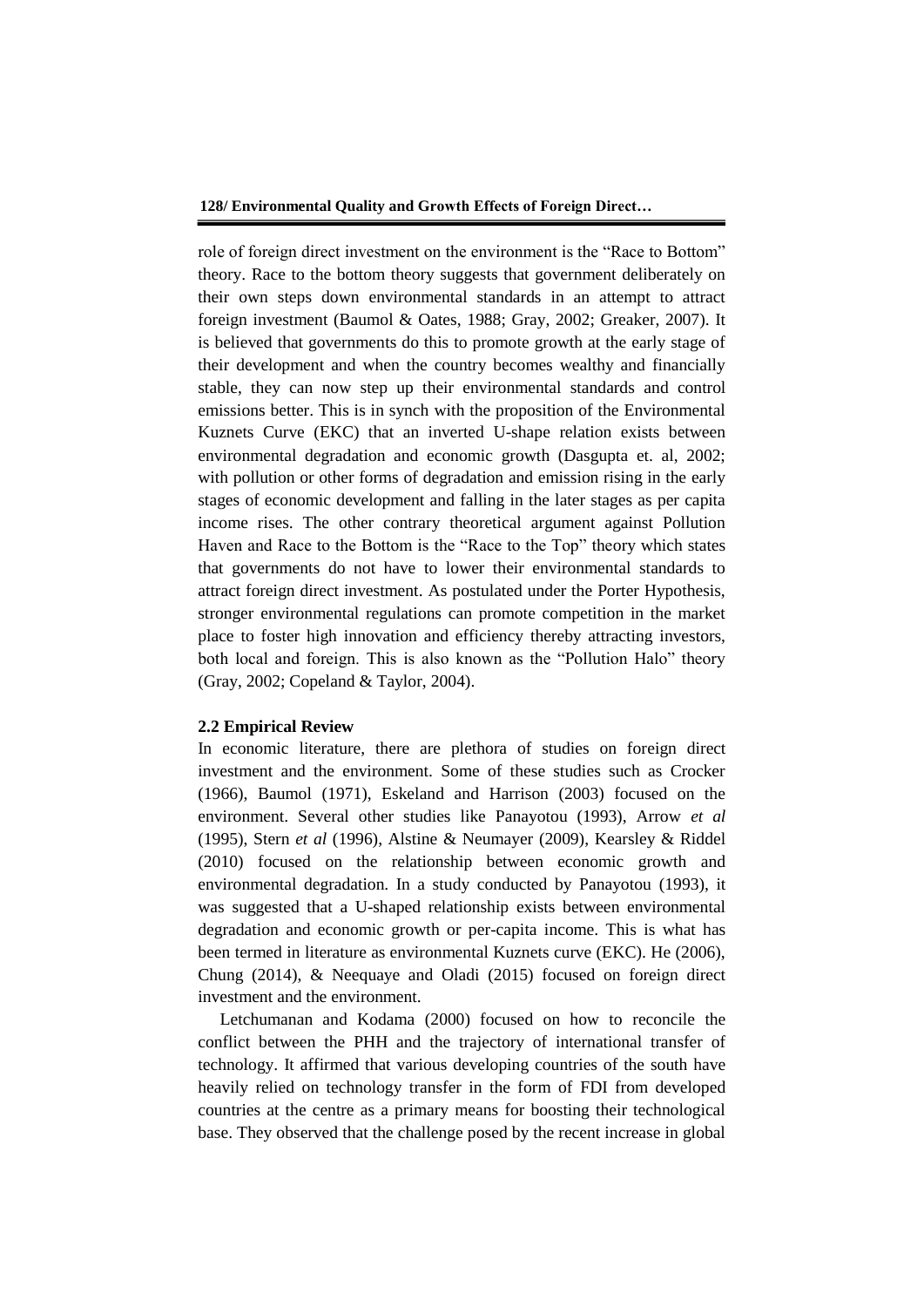economic consciousness which link investment and trade with environmental issues can potentially upset the flow of investment. In light of this, the study investigated the validity of the PHH from the perspective of neo-technology trade. It established in the process, an evolving trajectory of international transfer of technology that favours highly technological industries. It was resolved that positive measures enhancing foreign direct investment is very important for technological upgrade, and that it incorporates enhanced environmental welfare via the transmission of economically friendly products as well as safe production processes.

Eskeland & Harrison (2003) presented evidence on whether multinational companies flock to developing nations owing to their weak environmental laws. The study examined the pattern of FDI in four third world countries of Morocco, Mexico, Cote d'Ivoire and Venezuela to enable it account for country-specific factors that might affect the pattern of foreign investment in these countries. However, a weak evidence that foreign investors locate in sectors with high levels of air pollution was observed and when the study then examined whether foreign firms produce less emission than their peers. It was revealed that foreign industries are more energy efficient than their peers and that they employ cleaner types of energy too.

Cole & Fredriksson (2009) studied institutionalized pollution havens. It was affirmed that the effect of FDI on environmental policies depends on the structure of the political institutions (say, veto players or the legislative arm) in the receiving countries. The study also observed that foreign direct investment increases environmental policy stringency where there is a large number of a legislative unit but decreases when the legislative units are few. When treated as endogenous variable, the study observed that environmental policy significantly and negatively enhanced foreign direct investment.

Kearsley & Riddel (2010) conducted an inquiry into the PHH and the EKC. According to the study which was conducted for seven often studied pollutants, emission reductions that were observed in advanced economies are due to the act of transferring of "dirty" goods producing firms to developing countries with weak environmental policies. The result of the study also suggested that trade openness did not generally correlate with higher emission levels and that dirty imports are statistically uncorrelated with higher level of emissions.

Al-mulali and Tang (2013) employed fully modified OLS to investigate if the PHH is valid in the Gulf Cooperation Council (GCC) nations. It however found that the inflows of FDI negatively correlate with carbon emission in the long run. Similarly, Cole and Elliott (2005) employed the random and fixed panel models to analyze the impact of foreign direct investment on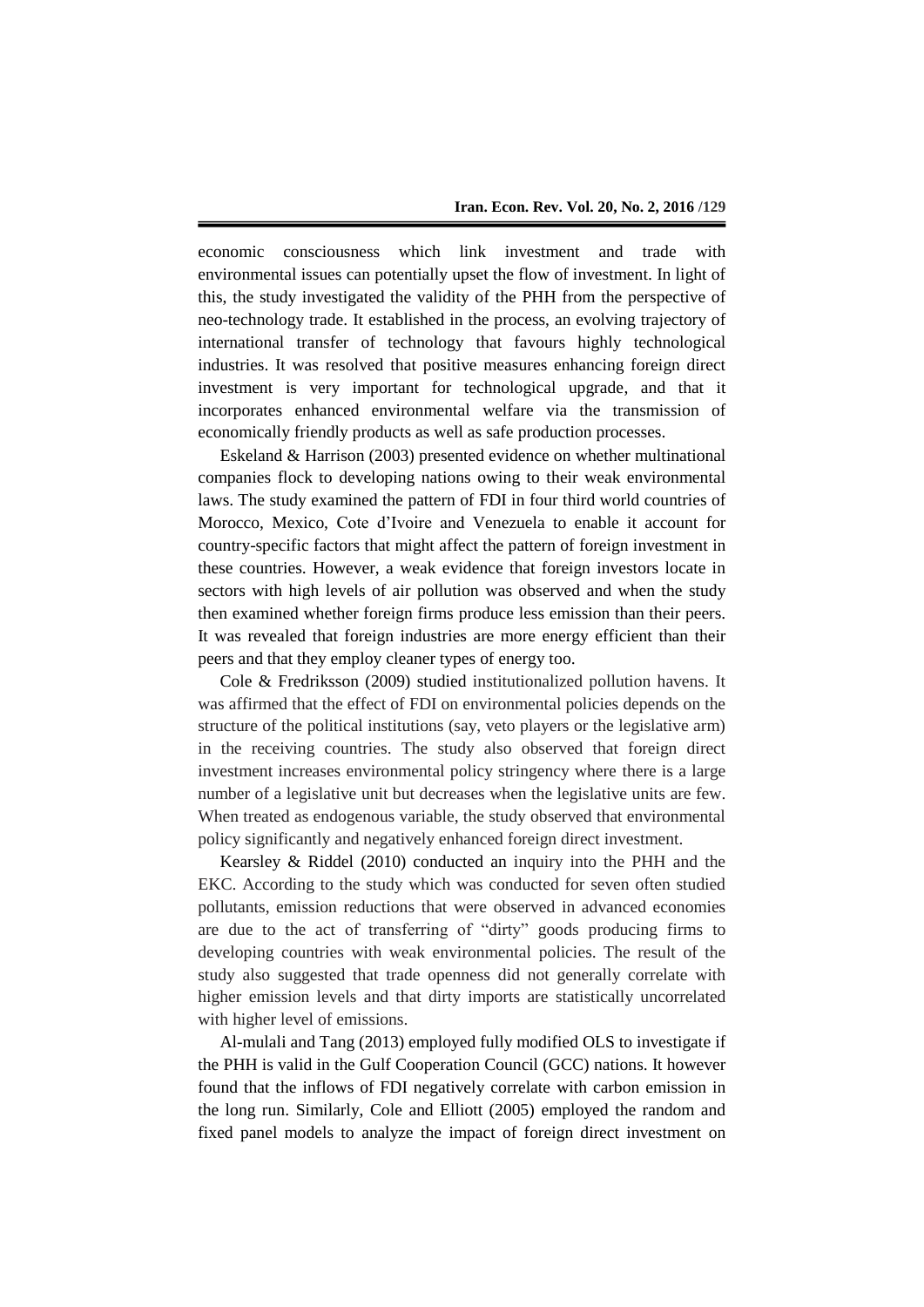pollution in Brazil and Mexico. The study observed that foreign direct investment positively and significantly impacted the level of pollution in the two countries. In the same vein, He (2006) looked at environmental impact of foreign direct investment in Chinese provinces. It employed a simultaneous equation model to look at the nexus between foreign direct investment and emission. The study observed that foreign direct investment inflow has a positive effect on Sulphur emission in China.

Chung (2014) enquired into how environmental regulation has helped to shape the FDI pattern in South Korea through an assessment of the PHH. The study examined the pattern of South Korean foreign direct investment from 2000 to 2007, due to the contradictory results observed in most of the developed economies, as a result of the restrictive impact of clean technology adoptions on industry relocation and the need to lessen the effect of clean technology. It found support for the fact that pollution emitting industries do increase their investment in countries with relaxed environmental laws.

Eregha & Nwokoma (2014) researched into the relationship between FDI and the environment in the West African Monetary Zone using the fully modified and dynamic OLS approach. It is reported in the study that high polluting industries in more advanced countries relocate to less developed countries to take full advantage of weak environmental laws, thereby leading to the emergence of "polluter haven" and life quality in these countries. It therefore calls for WAMZ countries to encourage Multinationals to pay adequate attention to the use of efficient technology to enhance output which translate to environmental improvement low cost per unit.

Neequaye & Oladi (2015) studied effects of FDI inflows and the disbursements of environmental aid on environmental degradation. The study which employed a panel analysis for some selected developing countries suggested the existence of an EKC for carbon dioxide as well as total greenhouse gas emissions from both the energy and industrial sectors but also observed that there was no evidence of the EKC for nitrous oxide and total greenhouse gas emissions from the waste sector.

## **2.3 Stylized Facts**

Figure 1a and 1b show the growth in the inflow of foreign direct investment and emissions into Nigeria between 1970 and 2013 and this suggests that FDI inflows has been on the rise since the 1970s till date with only intermittent decline at some points. Between 1970 and 1978, the growth in FDI was fairly stable vis-à-vis an increase in emission during the same period. This can be attributed to the need to reconstruct the economy after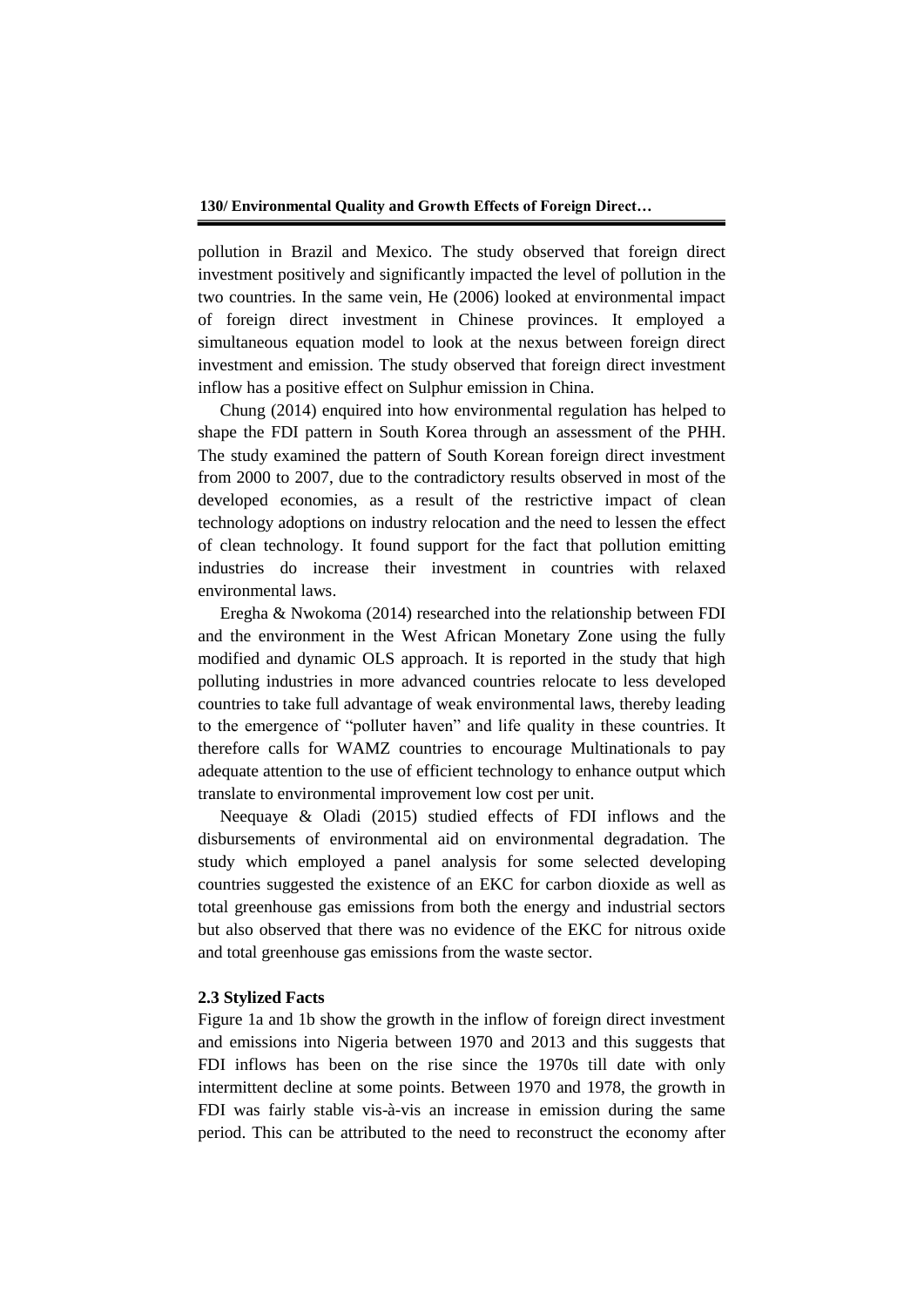the civil war which made the administration of Gen. Yakubu Gowon to seek some foreign assistance.





Most of the inflow then came in the form of foreign oil companies' activities who took advantage of the need of the country to explore Nigeria's crude oil without much attention to the taming of gas flaring. This trend however nosedived a bit between 1978 and 1980 and also took off again in the 1980s during the austerity period caused by the glut in the international crude oil market. Since the 1980s till 2005, FDI inflow has been on the rise but emission has been found to be on the decline. This is not unconnected with the country's effort at controlling gas flaring.

Figure 2 confirmed the earlier result from figure 1 which shows that FDI inflows has continued to rise unabated with the exception a little fall in 2006.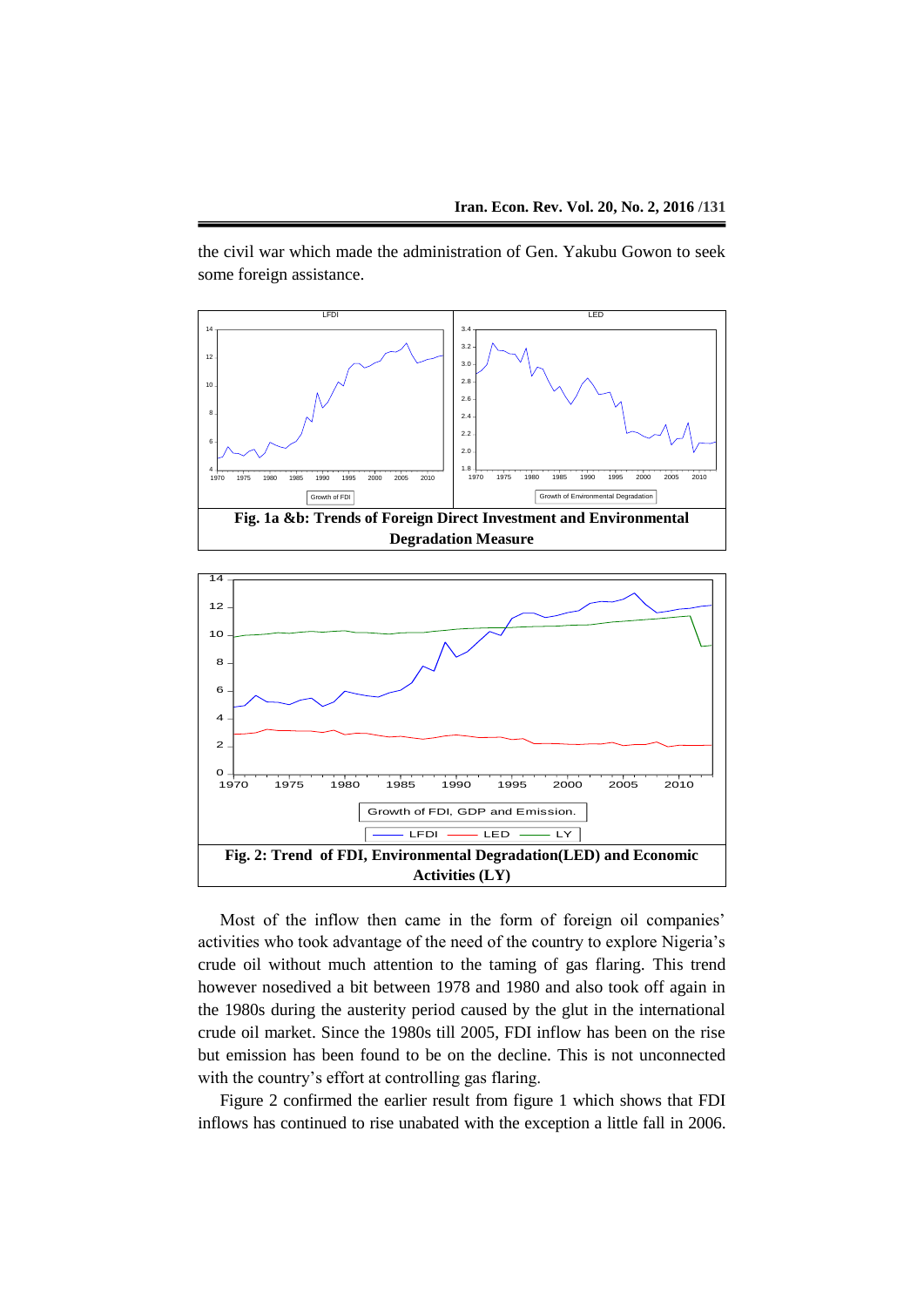From 2006 till date, FDI inflow has been growing steadily. This has positively influenced economic growth which has maintained a fairly stable growth since 1970 up to date and as the case with the FDI, the fall spillover to real GDP which also experienced a fall in 2010 suggesting that a positive relationship exists between FDI and economic growth. However, when deflated with GDP (FDI/GDP), the result suggests otherwise. Also, emission is found to initially grew in the early 1970s but has maintained its fairly declining growth rate between 1980 up to date due to the government's effort at controlling emission. The result also confirmed the existence of the environmental Kuznets curve in Nigeria which states that at the initial level of economic growth, emission increases, gets to a threshold point and decline afterwards due to the employment of better technology of production.

## **3. Empirical Model and Methodology**

Following Omran & Bolbol (2003), we specify growth equation as:

$$
PCI = \alpha + b_1 F + b_2 H + b_3 Z + \mu \tag{1}
$$

Where PCI is Per-capita Income, *F* is a vector of variables generally recognized to explain growth like human capital (proxy with life expectancy, HC), capital formation (CF) and foreign direct investment (FDI). *H* is a vector of variables that are under study and presumably could affect growth like environmental degradation (proxy with carbon emission from manufacturing industries and construction). *Z* is a vector of controlled variables like inflation rate (INF), trade openness (TO), and interest rate (INT).

Using a Cobb-Douglas production, one can specify:

$$
Y = A(FS.ED)L^{\alpha}K^{\beta}
$$
 (2)

Where Y is output, A is total factor productivity, FS is stock of FDI, ED is environmental degradation variables, L is labour, K is capital,  $\alpha$  and  $\beta$  are share of labour and capital respectively. Taking the log differential of (2) we have

$$
Y = A'(FS.dED + ED.dFS) / A + \alpha L + \beta K
$$
 (3)

Where Y represents the growth rate of output and A' is the derivative of A with respect to the interaction between stock of FDI and ED (i.e. FDI.ED). Keeping in mind that dED=FDI and that  $A'Y/A = \lambda$  is the marginal product of total factor productivity due to changes in the interaction term, equation (3) becomes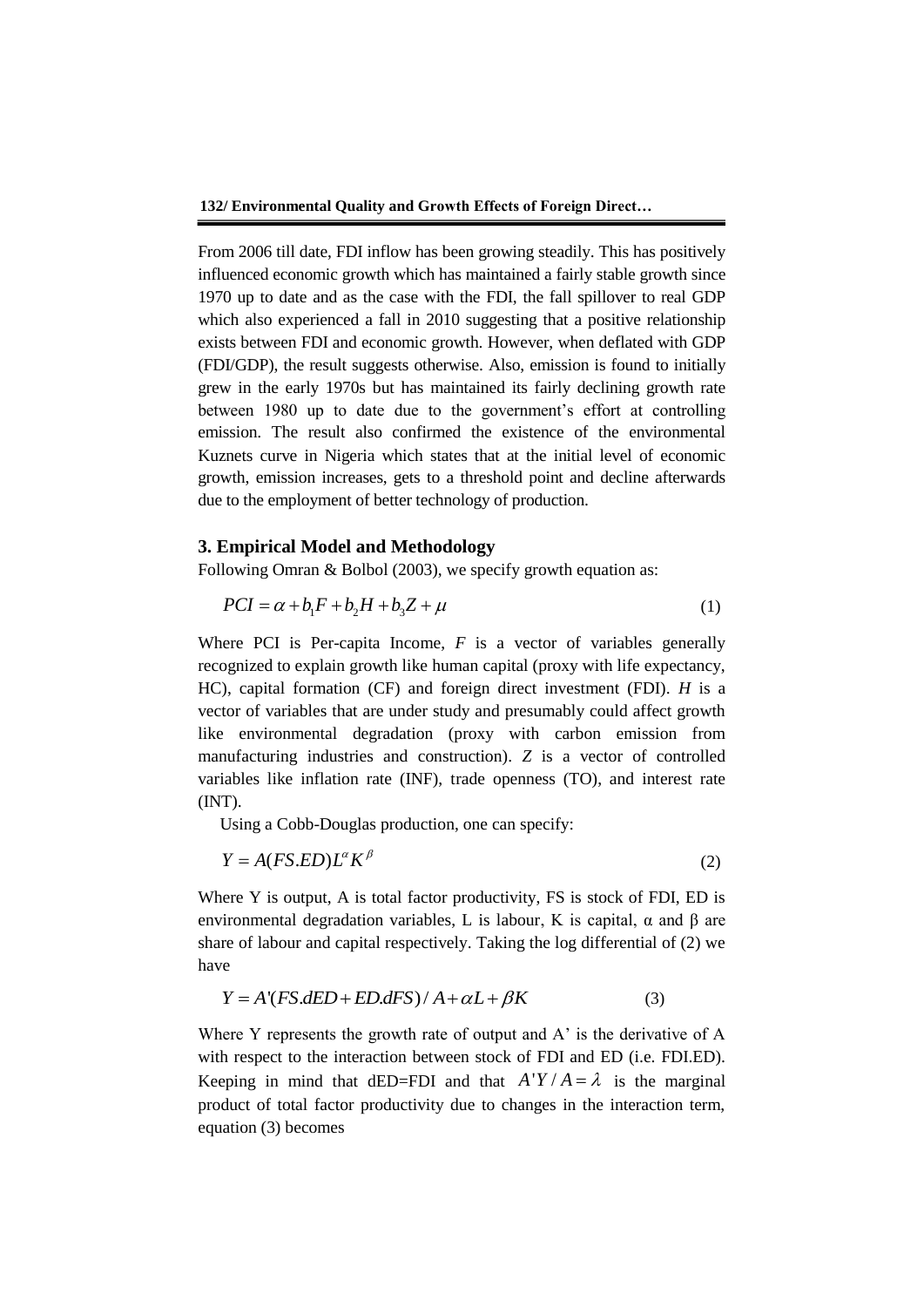$$
Y = \lambda F S. dED / Y + \lambda E D. F D I / Y + \alpha L + \beta K \tag{4}
$$

The term ED.FDI/Y in equation (4) captures the interaction between environmental degradation and the FDI ratio. Equation (4) is then transformed from a growth accounting to a growth equation in functional estimable form. To this end, K is proxied with the ratio of investment (CF/GDP), the constant term is  $\lambda$ .FS.dED/Y, and the growth in output per worker Y/L is replaced with *PCI* . Therefore, with HC as human capital, ED for environment, and capital investment ratios and foreign direct investment as essentials in the vector *F* which defines growth, equation (4) becomes:

$$
PCI = a + b_{11}HC + b_{12}FDI / GDP + b_{13}CF / GDP + b_{14}ED
$$
\n
$$
+ b_{2}ED .FDI / GDP + b_{3}C + \mu
$$
\n
$$
(5)
$$

All variables are as explained above while  $\mu$  is the stochastic error term. The study employed carbon emission to capture the environment. Data for the study is extracted from the World Development Indicators (2014) and the Nigerian Bureau of Statistics (2014).

| <b>Table 1: ADF Unit Root Test Results</b> |                                 |                             |  |  |
|--------------------------------------------|---------------------------------|-----------------------------|--|--|
| <b>Variable</b>                            | <b>Intercept</b>                | <b>Order of Integration</b> |  |  |
| <b>LGDP</b>                                | $-6.689773*(0)$ [-2.933158]     |                             |  |  |
| <i>LHC</i>                                 | $-8.650404*(0)$ [-2.933158]     |                             |  |  |
| <b>LFDIGDP</b>                             | $-3.338078*(6)$ [-2.945842]     |                             |  |  |
| <i>LCFGDP</i>                              | $-6.589675*(0)$ [-2.933158]     |                             |  |  |
| LED                                        | $-9.514998*(0)$ [-2.933158]     |                             |  |  |
| <b>LEDED</b>                               | $-7.770649*(4)$ [-2.941145]     |                             |  |  |
| LTO                                        | $-8.298008*(0)$ [-2.933158]     |                             |  |  |
| <i><b>INFR</b></i>                         | $-7.062198*(1)$ [ $-2.935001$ ] |                             |  |  |
| <i>INTR</i>                                | $-9.252410*(0)$ [ $-2.933158$ ] |                             |  |  |

#### **4. Data Analysis**

Note: \* significant at 5%; Mackinnon critical values and are shown in parenthesis. The lagged numbers shown in brackets are selected using the minimum Schwarz Information criteria.

Source: Author's Computation, 2015.

The unit root test result above shows that the real GDP, human capital, FDI, capital formation, environment, the interaction variable, trade openness, inflation rate and interest rate are all stationary at first difference. This means that the incorporated variables in the model are stationary at first difference and therefore have no unit-root.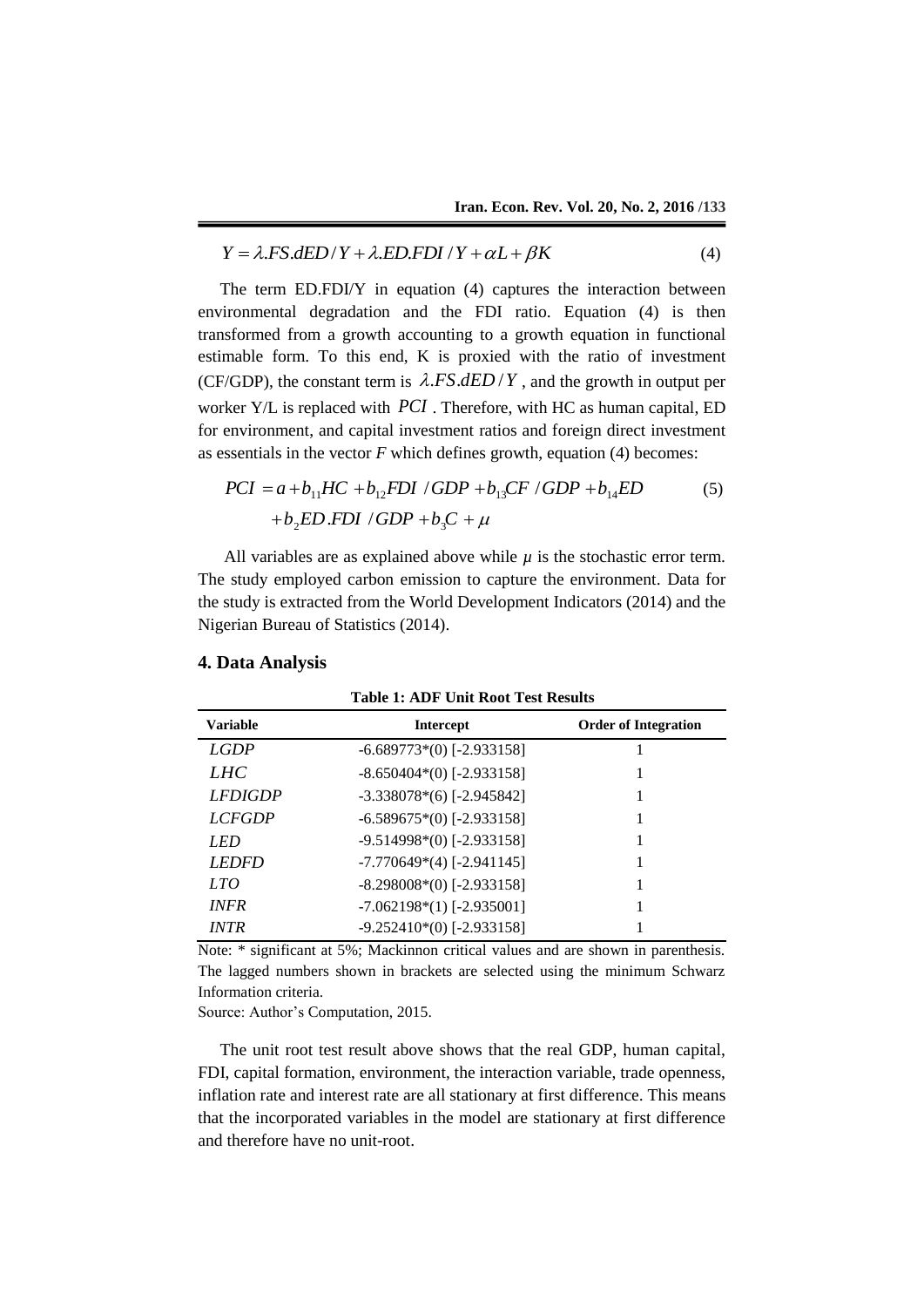**134/ Environmental Quality and Growth Effects of Foreign Direct…**

| <b>Table 2: Restricted Cointegration Rank Test (Trace)</b> |                   |                                  |                               |         |  |
|------------------------------------------------------------|-------------------|----------------------------------|-------------------------------|---------|--|
| <b>Hypothesized</b><br>No. of $CE(s)$                      | <b>Eigenvalue</b> | <b>Trace</b><br><b>Statistic</b> | 0.05<br><b>Critical Value</b> | Prob.** |  |
| None $*$                                                   | 0.714015          | 175.7721                         | 159.5297                      | 0.0048  |  |
| At most 1                                                  | 0.632966          | 123.1958                         | 125.6154                      | 0.0696  |  |
| At most $2$                                                | 0.494248          | 81.09915                         | 95.75366                      | 0.3290  |  |
| At most 3                                                  | 0.388513          | 52.46737                         | 69.81889                      | 0.5287  |  |
| At most 4                                                  | 0.287770          | 31.80918                         | 47.85613                      | 0.6227  |  |
| At most 5                                                  | 0.202152          | 17.55631                         | 29.79707                      | 0.5989  |  |
| At most 6                                                  | 0.131560          | 8.071125                         | 15.49471                      | 0.4578  |  |
| At most 7                                                  | 0.049828          | 2.146718                         | 3.841466                      | 0.1429  |  |

Note: \* significant at 5%; Mackinnon critical values and are shown in parenthesis. The lagged numbers shown in brackets are selected using the minimum Schwarz Information criteria.

Source: Author's Computation, 2015.

**Table 3: Restricted Cointegration Rank Test (Maximum Eigenvalue)**

| <b>Hypothesized</b><br>No. of $CE(s)$ | <b>Eigenvalue</b> | <b>Max-Eigen</b><br><b>Statistic</b> | 0.05<br><b>Critical Value</b> | Prob.** |
|---------------------------------------|-------------------|--------------------------------------|-------------------------------|---------|
| None $*$                              | 0.714015          | 52.57626                             | 52.36261                      | 0.0475  |
| At most 1                             | 0.632966          | 42.09663                             | 46.23142                      | 0.1300  |
| At most 2                             | 0.494248          | 28.63179                             | 40.07757                      | 0.5171  |
| At most 3                             | 0.388513          | 20.65819                             | 33.87687                      | 0.7096  |
| At most 4                             | 0.287770          | 14.25287                             | 27.58434                      | 0.8048  |
| At most 5                             | 0.202152          | 9.485184                             | 21.13162                      | 0.7915  |
| At most 6                             | 0.131560          | 5.924408                             | 14.26460                      | 0.6229  |
| At most 7                             | 0.049828          | 2.146718                             | 3.841466                      | 0.1429  |

In tables 2 and 3, it is clear that the trace statistic as well as the Maximum-eigenvalue suggest that there is long run relationship among the variables. When tested at 5% level of significance, there is 1 co-integrating equation. With the long run relationship confirmed, the long run model is now presented and discussed in table 4.

| <b>Table 4: Long Run Estimates</b> |              |              |             |              |              |
|------------------------------------|--------------|--------------|-------------|--------------|--------------|
| Dependent Variable: Real GDP       |              |              |             |              |              |
| Independent                        |              |              |             |              |              |
| Variables                          | Model 1      | Model 2      | Model 3     | Model 4      | Model 5      |
| Constant                           | 6.186        | 6.370        | 9.521       | 9.529        | 7.112        |
|                                    | $(1.76)$ *** | (1.61)       | $(2.42)$ ** | $(2.39)$ **  | (1.62)       |
| <b>LHC</b>                         | 1.588        | 1.546        | 0.491       | 0.490        | 1.230        |
|                                    | $(2.04)$ **  | $(1.75)$ *** | (0.53)      | (0.52)       | (1.11)       |
| <b>FDI/GDP</b>                     | 0.013        | $-0.000$     | $-0.001$    | $-0.018$     | $-0.060$     |
|                                    | (0.45)       | $(-0.01)$    | $(-0.00)$   | $(-0.13)$    | $(-0.42)$    |
| <b>CF/GDP</b>                      | $-2.341$     | $-2.316$     | $-1.774$    | $-1.730$     | $-1.691$     |
|                                    | $(-4.15)^*$  | $(-3.74)$ *  | $(-2.86)^*$ | $(-2.70)$ ** | $(-2.66)$ ** |
| LED                                | $-0.665$     | $-0.674$     | $-0.761$    | $-0.755$     | $-0.780$     |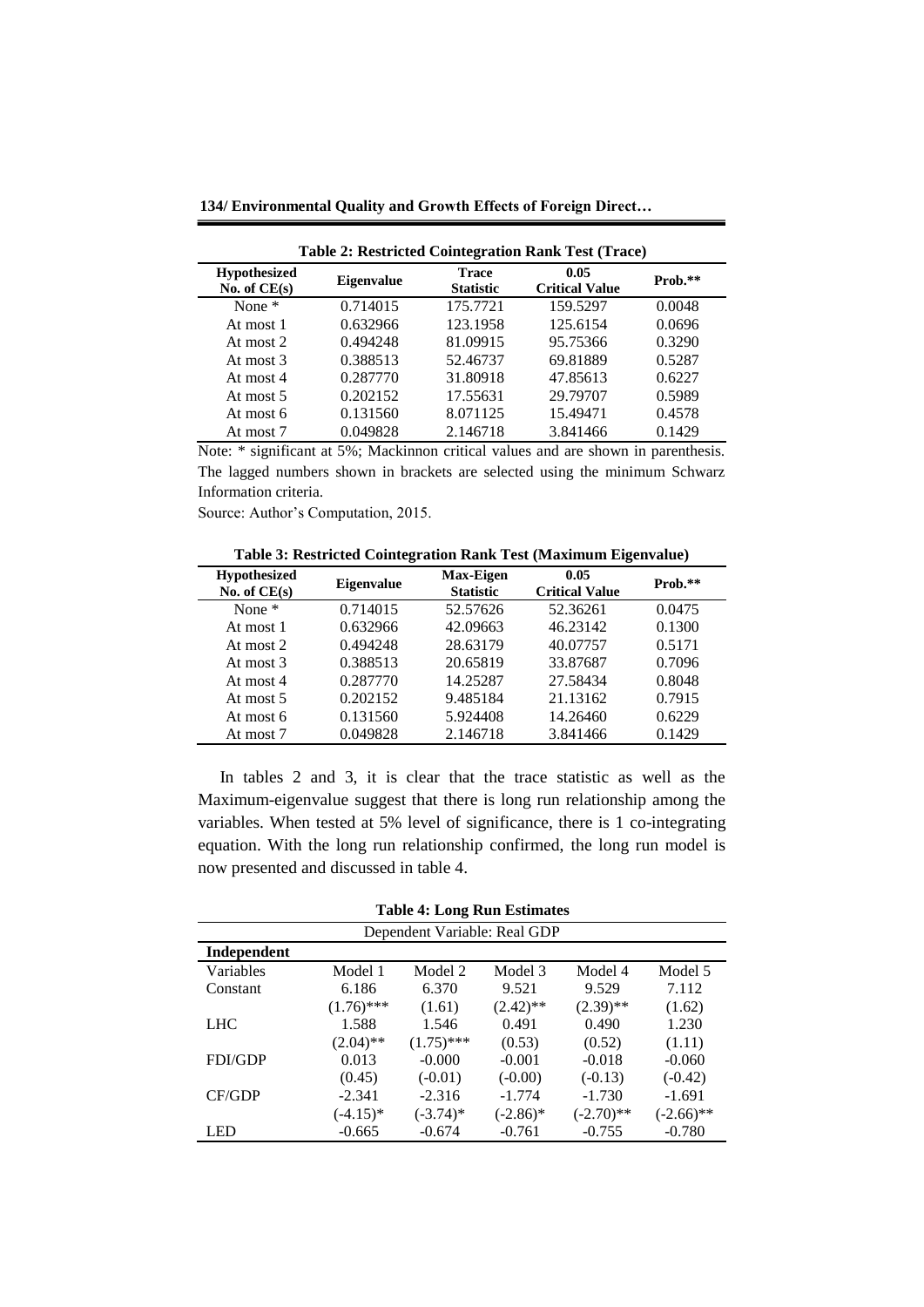| Dependent Variable: Real GDP |             |             |             |             |             |
|------------------------------|-------------|-------------|-------------|-------------|-------------|
| Independent                  |             |             |             |             |             |
|                              | $(-3.15)^*$ | $(-2.94)^*$ | $(-3.49)$ * | $(-3.40)$ * | $(-3.53)*$  |
| ED.FD/GDP                    |             | 0.010       | $-0.010$    | 0.010       | 0.009       |
|                              |             | (0.10)      | (0.938)     | $(2.47)^*$  | (0.36)      |
| <b>LTO</b>                   |             |             | 0.313       | 0.321       | 0.327       |
|                              |             |             | $(2.47)$ ** | $(2.47)$ ** | $(2.53)$ ** |
| <b>INFR</b>                  |             |             |             | $-0.01$     | $-0.001$    |
|                              |             |             |             | $(-0.001)$  | (0.36)      |
| <b>INTR</b>                  |             |             |             |             | $-0.187$    |
|                              |             |             |             |             | $(-1.24)$   |
| $R^2$ (%)                    | 80          | 80          | 83          | 83          | 84          |
| Prob(F-statistic)            | 0.000       | 0.000       | 0.000       | 0.000       | 0.000       |
| D.W.                         | 1.52        | 1.52        | 1.53        | 1.53        | 1.54        |

**Iran. Econ. Rev. Vol. 20, No. 2, 2016 /135**

\*Significant at 1% level; \*\*Significant at 5% level; \*\*\*Significant at 10% level. Figures between parentheses are the 't' statistics.

Table 4 shows the result of the long run estimates of the relationship between economic growth, environmental quality and foreign direct investment employing real GDP, human capital (measured with life expectancy), gross capital formation (investment-income growth), percentage of foreign direct investment to GDP (FDI/GDP), and the natural logarithm of environmental degradation (LED) proxied with carbon emission from manufacturing and construction activities. The interaction between environment and FDI is ED.FD/GDP, while others like trade openness, inflation rate and interest rate are employed as control variables in the model.

From the first model, the result clearly showed that human capital is positive and significant in explaining changes in economic growth. This is in consonance with endogenous growth theory which posits that human capital is a key driver of economic growth. The result is similar across the five models implying that for the Nigerian economy to set any growth target, efforts must be geared towards improving human capital through adequate investment in income earning and health enhancing projects. The FDI ratio is found to be insignificant and negative from model 2 to model 5 in explaining changes in economic growth. It is only in the first model that FDI ratio positively impact economic growth, but on the average across the models, it is negative.

This is similar to Omran & Bolbol (2003) result, thus proving that FDI ratio on its own does not have an exogenous effect on growth. Capital formation (CF), which proxy investment in the study, was found to be significant but negatively impact growth in the study, implying that growth in Nigeria has not been driven by investment efforts as the oil and gas industry contributed a large portion of the country's GDP while the manufacturing sector coupled with low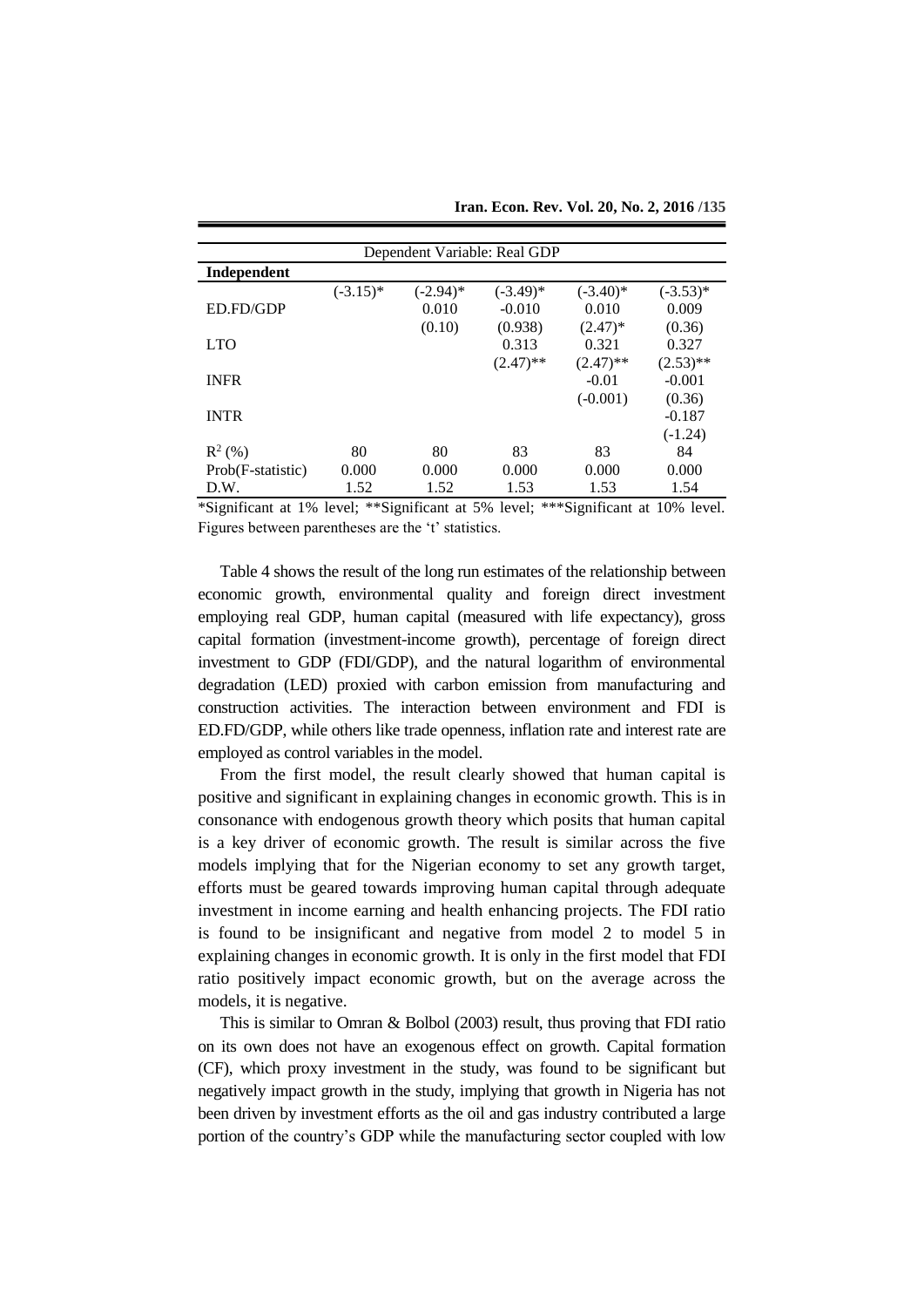saving rate has hampered growth efforts of the country. Carbon emission (ED) is negative and significant across the five models and on the average, a 1% increase in emission while holding other variables constant will cause economic growth to fall by almost 70%. This is as expected owing to the fact that carbon emission has a significant negative impact on the environment contributing adversely to the people's health and also causing the government to devote huge resources that should have been earmarked for growth and development to taking care of the sick.

Model 2 adds the interaction term between carbon emission and FDI ratio (ED.FDI/GDP) and it is positive on the average, implying that the interaction between environment and FDI ratio positively enhanced growth in Nigeria. To determine the actual impact of environmental degradation on income, we will derive the threshold level beyond which environmental quality interacted with FDI to affect real GDP positively. We obtained this from the second model by differentiating real GDP with respect to ED and setting the resulting derivative equal to zero:

$$
-0.674 + 0.010LED = 0\tag{6}
$$

Solving equation (6), one can calculate LED to be equal to  $LED = 67.4\%$ . It therefore implies that carbon emission of about 67.4% is the desired threshold level. This is this study's main contribution to knowledge. This implies that suppose Nigeria does not possess foreign direct investment with its consequent degradation of the environment, the country will not be exposed to amount of environmental degradation it currently experiences. In the same vein, the 67.4% is the actual effect of carbon emission on the economy given the inflow of foreign direct investment into the Nigerian economy. Models 3 to 5 include the standard control variables: the natural logarithm of trade openness (LTO), which is the sum of the country's total trade as a ratio of the GDP, inflation rate (INFR) and interest rate (INTR). Trade openness is found to be positive and significant in the study and on the average, a 1% increase in trade openness while keeping other explanatory variables constant boost the GDP by 32%. This is also expected as Nigeria is an import dependent country vis-à-vis its export of crude oil in commercial quantities.

Inflation and interest rates were found to be negative and insignificant in models 4 and 5. This is not unexpected as economic theory posits that inflation will negatively impact economic growth as it erodes purchasing power. Also, a higher domestic interest rate is expected to scare possible investors in physical capital away with its antecedent negative impact on overall investment, aggregate consumption and consequently, economic growth. Both are also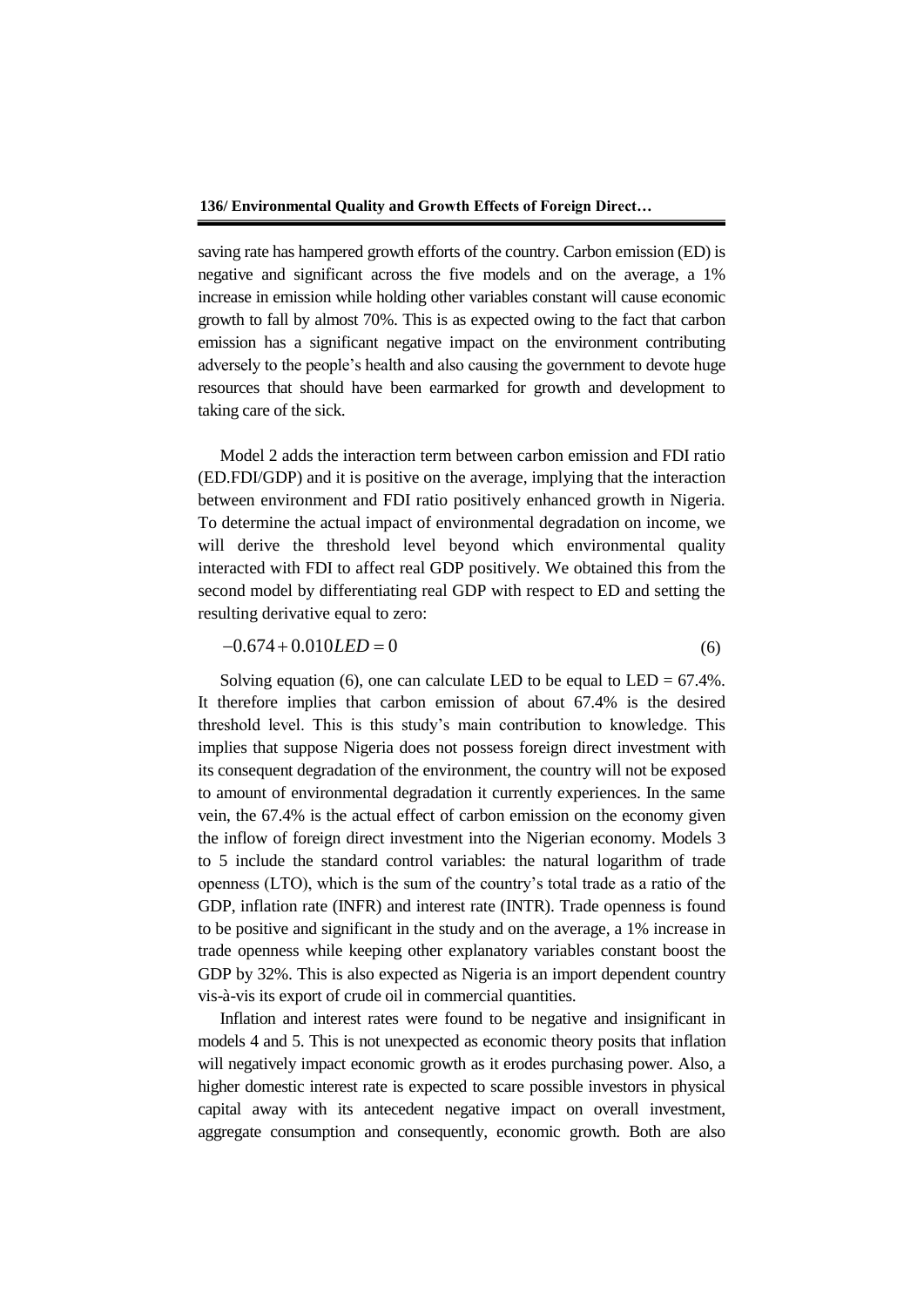found not to be significant in this study as monetary policy does not play key role in this current research. Also, in models 4 and 5, it was observed that individually, foreign direct investment and environmental degradation negatively impact Nigeria's economic growth but when they are interacted, they positively impact on growth. This implies that emission coming into the country through foreign direct investment is a welcome development. Though environmental degradation alone is not desirable due to its negative impact on growth, but when such emission enters the country through foreign direct investment more growth is recorded.

#### **5. Conclusion**

Emerging literature on foreign direct investment stipulates FDI's positive impact on economic growth depends on the prevailing local conditions in an economy as well as its absorptive capacity (Omran & Bolbol, 2003). This study carried out on the Nigerian economy has been able to confirm this assertion, though ignoring the fact that FDI could not on its own positively impact Nigeria's economic growth as it negatively and insignificantly impacts income earning potential of Nigeria over the period of study, but when interacted with the environment, foreign direct investment positively impacts Nigeria's economic growth. Although, while this can be said to be economically desirable, Nigeria must not fail to bear in mind that the threshold emission level of 67.4% must not be exceeded if emission from foreign direct investment is to bring more growth to the economy. It can therefore be safely concluded that environmental quality does not really matter in growth consideration in Nigeria as far as this study is concerned. Though, it may become an issue if the threshold emission level of 67.4% is exceeded.

This empirical result implies that Nigeria should not just concentrate efforts on attracting FDI into its fold as it might not achieve the desired goal of boosting the local economy in any significant positive way. Moreover, the country should look for ways to control its carbon emission below a threshold of 67.4% and also put in place measures that could promote green growth. This will necessarily enhance the welfare of the citizenry, reduce government's expenditure on health, and act as a spur on economic growth. This is in consonance with the saying that "health is wealth". However, if a safe environment is not guaranteed, the country's lax environmental policies may continue to attract pollution emitting resources from different regions of the world above the threshold level thereby consequently making the expected positive gains associated with the interaction between emission and FDI inflow to remain a mirage and the welfare of the populace as suggested in Copeland and Taylor (1994), Cole et al (1997), Cole and Elliot (2005),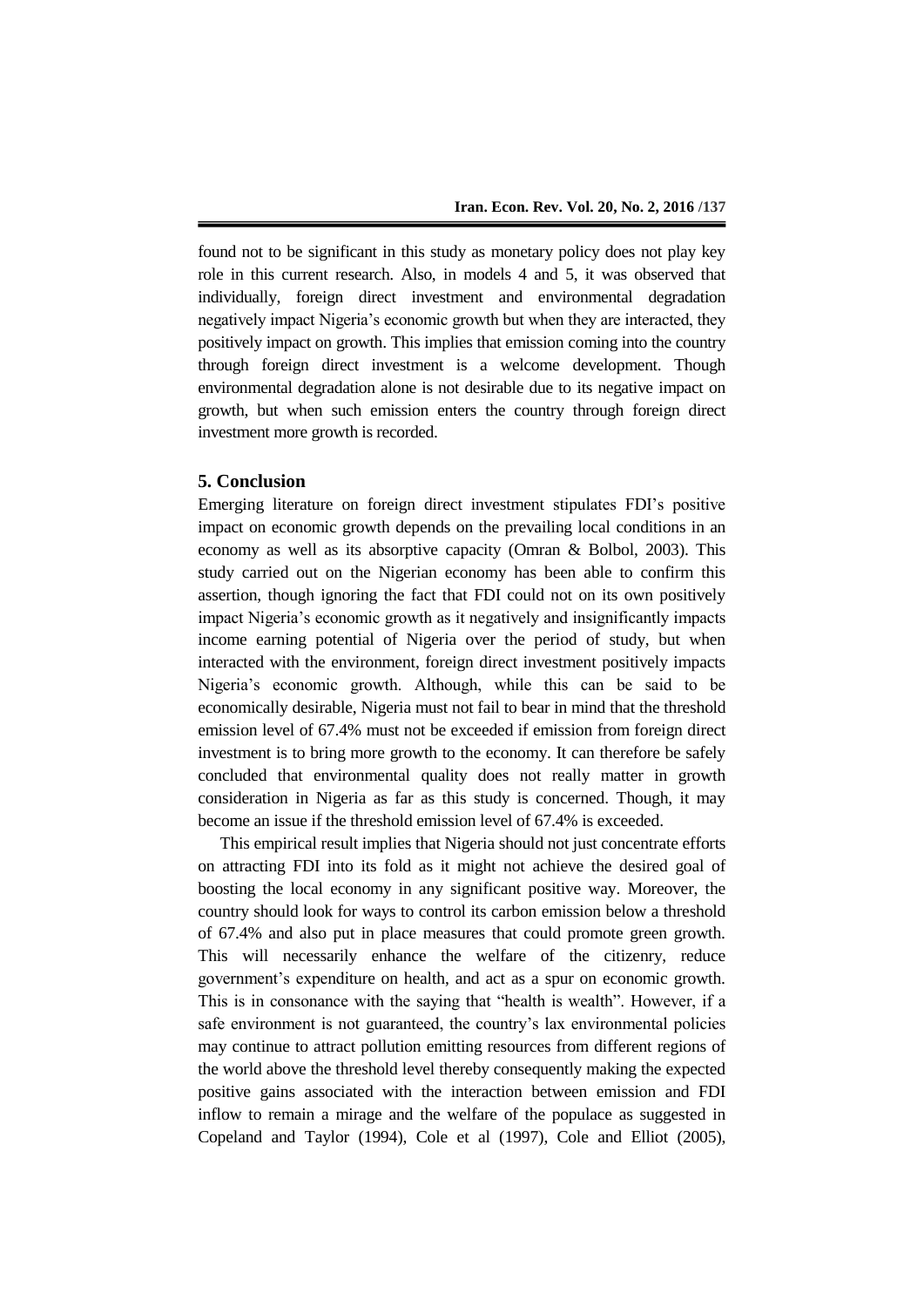Omojolaibi (2010), Saibu (2012) and Isola and Mesagan (2014) will continue to deteriorate drastically. A major lesson learnt in this study is that a developing country that wants to grow has a hard decision to make i.e. it has to decide whether to continue to permit economic growth vis-à-vis increases in the level of emission to a level or it wants to ensure a clean and quality environment while restricting economic growth to a particular level that will not be harmful to the environment. However, striking a balance is what policy makers should work on and this is beyond the scope of this study.

#### **References**

Al-mulali, U., & Tang, C. F. (2013). Investigating the Validity of Pollution Haven Hypothesis in the Gulf Cooperation Council (GCC) Countries. *Energy Policy*, *60*, 813–819.

Alstine, J. V., & Neumayer, E. (2009). *The Environmental Kuznets Curve*. Retrieved from http://www2.lse.ac.uk/GeographyandEnvironment/whosWho/profiles/neumayer/pdf/EKC .df.

Arrow, K., Bolin, B., Costanza, R., Dasgupta, P., Folke, C., Holling, C. S., Jansson, B., Levin, S., Maler, K., Perrings, C., & Pimentel, D. (1995). Economic Growth, Carrying Capacity, and the Environment. *Ecological Economics*, *15*(2), 91–95.

Ayadi, F. S. (2014). Economic Integration, Growth and the Environment in Africa: A Study of Nigeria. *Journal of Emerging Issues in Economics, Finance and Banking*, *3*, 1274-1289.

Baumol, W. J., & Oates, W. E. (1988). *The Theory of Environmental Policy*. Cambridge: Cambridge University Press.

Baumol, W. J. (1971). *Environmental Protection, International Spillovers and Trade*. Stockholm: Almqvist & Wiksell.

Blomquist, G. C.; Cave, L. A. (2008). Environmental Policy in the European Union: Fostering the Development of Pollution Havens?. *Ecological Economics*, *65*, 253–261.

Chichinisky, G. (1994). North-South Trade and the Global Environment. *American Economic Review*, *84*(4), 851-74.

Chung, S. (2014). Environmental Regulation and Foreign Direct Investment: Evidence from South Korea. *Journal of Development Economics*, *108*, 222–236.

Cole, M. A. (2004). Trade, the Pollution Haven Hypothesis and the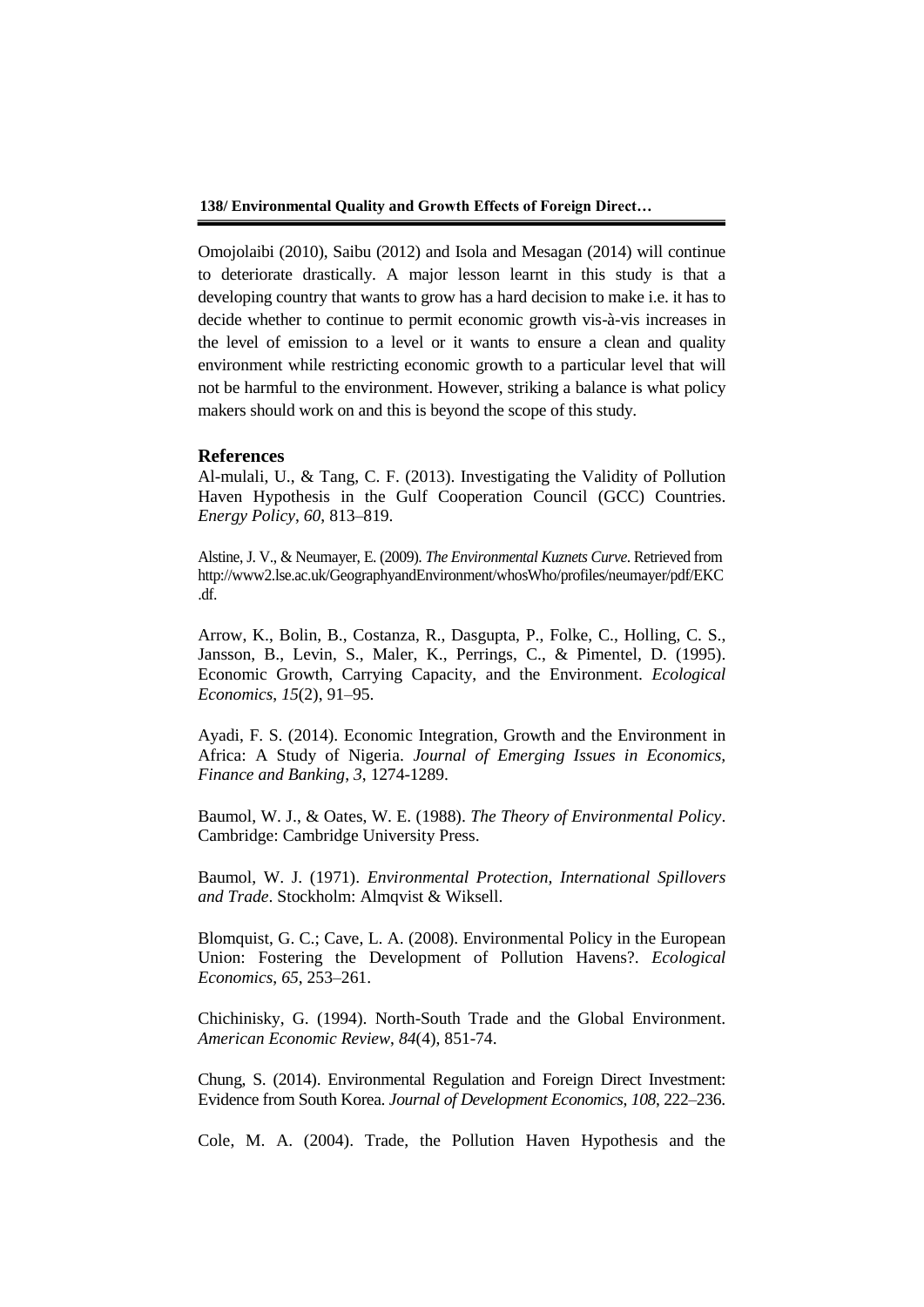Environmental Kuznets Curve: Examining the Linkages. *Ecological Economics*, *48*(1), 71-81.

Cole, M.; Elliott, R. (2005). FDI and the Capital Intensity of "Dirty" Sectors: a Missing Piece of the Pollution Haven Puzzle. *Review of Development Economics, 9*, 530–548.

Cole, M. A.; Rayner, A. J.; Bates, J. M. (1997). The Environmental Kuznets Curve: and Empirical Analysis. *Environmental and Development Economics*, *2*, 401-416.

Cole, M. A.; Fredriksson, P. G. (2009). Institutionalised Pollution Havens. *Ecological Economics*, *68*, 1239 - 1256.

Copeland, B. R.; Taylor, M. S. (2004). Trade, Growth, and the Environment. *Journal of Economic Literature*, *42*(1), 7-71.

---------- (1994). North-South Trade and the Environment. *Quarterly Journal of Economics*, *109*(3), 755-787.

Crocker, T. D. (1966). *The Structuring of Atmospheric Pollution Control Systems, the Economics of Air Pollution*. New York: W.W. Norton & Co.

Dasgupta, S., Laplante, B., Wang, H., & Wheeler, D. (2002). Confronting the Environmental Kuznets Curve. *Journal of Economic Perspectives*, *16*(1), 147- 168.

Eregha, P. B., & Nwokoma, N. I. (2014). FDI and the Environment: Evidence from the Fully Modified and Dynamic OLS Approaches in WAMZ. *West African Financial and Economic Review*, *11*(1), 81-94.

Eskeland, G. S., Harrison, A. E. (2003). Moving to Greener Pastures? Multinationals and the Pollution Haven Hypothesis. *Journal of Development Economics*, *70*(1), 1–23.

Gray, K. R. (2002). Foreign Direct Investment and Environmental Impacts-Is the Debate Over? *Reciel*, *11*(3), 306-316.

Greaker, M. (2007). Strategic Environmental Policy, Eco-Dumping or a Green Strategy. *Journal of Environmental Economics and Management*, *45*, 692-707.

He, J. (2006). Pollution Haven Hypothesis and Environmental Impacts of Foreign Direct Investment: The Case of Industrial Emission of Sulfur Dioxide (SO2) in Chinese Provinces. *Ecological Economics*, *60*, 228–245.